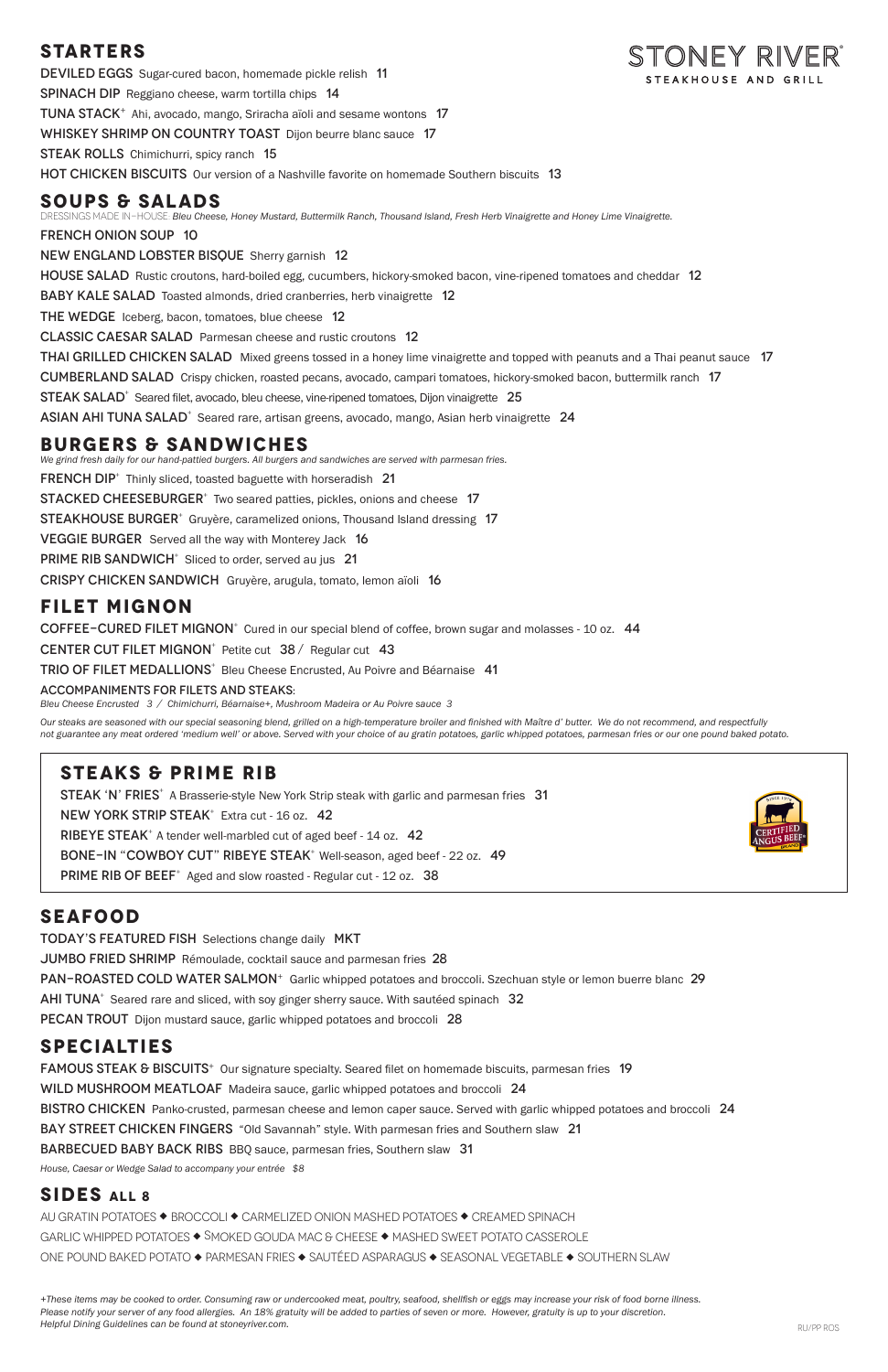## REDS

#### CABERNET SAUVIGNON & CABERNET BLENDS

CHATEAU STE. MICHELLE "INDIAN WELLS" – Columbia Valley 11/41 QUILT – Napa Valley 14/53 AUSTIN HOPE – Paso Robles 15/57 HONIG – Napa Valley 16/61 STARMONT - Napa Valley 50 KULETO **ESTATE** - Napa Valley 60 SEBASTIANI - Alexander Valley 60 CLOS PEGASE – Napa Valley 70 SEQUOIA GROVE - Napa Valley 78 JORDAN – Alexander Valley 85 CHATEAU MONTELENA – Napa Valley 90 CHALK HILL *ESTATE RED* – Chalk Hill 90 FRANK FAMILY - Napa Valley 95 RAMEY – Napa Valley 98 PAPILLON *BY ORIN SWIFT* – Napa Valley 110 LANCASTER *ESTATE* – Alexander Valley 125 CAYMUS VINEYARDS – Napa Valley 130 PAUL HOBBS - Napa Valley 150 SHAFER *ONE POINT FIVE* – Napa Valley 160 MERUS – Napa Valley 255 CHAPPELLET *PRITCHARD HILL* – Napa Valley 275 OPUS ONE – Napa Valley 325

#### **MERLOT**

LUCKY STAR – California 10/37 ELOUAN – Oregon 11/41 BÖEN – Russian River Valley 12/45 ANGELS INK – Monterey County 13/49 CHALK HILL – Sonoma Coast 45 LINCOURT *RANCHO SANTA ROSA* – Sta. Rita Hills 45 CHALONE *ESTATE* – Chalone AVA 47 MEIOMI – California 50 ARGYLE – Willamette Valley 52 SPY VALLEY - Marlborough, New Zealand 60 GARY FARRELL - Russian River Valley 65 SHEA WINE CELLARS *ESTATE* – Willamette Valley 70 BREWER-CLIFTON - Sta. Rita Hills 70 FOLEY *RANCHO SANTA ROSA* – Sta. Rita Hills 72 DOMAINE SERENE "YAMHILL CUVEE" – Willamette Valley 89 MERRY EDWARDS – Russian River Valley 90 BELLE GLOS "DAIRYMAN" - Russian River Valley 95 FLOWERS – Sonoma Coast 95 ARGYLE "NUTHOUSE" – Eola-Amity Hills, Oregon 100 ROCHIOLI *ESTATE* – Russian River 120 WILLIAMS SELYEM - Russian River Valley 145 KOSTA BROWNE – Russian River Valley 165 PETER MICHAEL - Sonoma 165 WILLIAMS SELYEM *WESTSIDE ROAD NEIGHBORS* - Russian River Valley 210

J. LOHR "LOS OSOS" – Paso Robles 11/41 SEBASTIANI VINEYARDS – Sonoma 12/45 MARKHAM – Napa Valley 13/49 FROG'S LEAP - Napa Valley 65 DUCKHORN VINEYARDS – Napa Valley 85 PRIDE MOUNTAIN – Napa/Sonoma Counties 90 PAHLMEYER *ESTATE* – Napa Valley 130

#### PINOT NOIR

PREDATOR "OLD VINE" - Lodi 11/41 KLINKER BRICK – Lodi, Mokelumne River 12/45 SALDO – California 60 RIDGE *LYTTON SPRINGS* – Dry Creek Valley 65

TILIA MALBEC – Mendoza, Argentina 10/37 ALTA VISTA "VIVE" MALBEC – Mendoza, Argentina 11/41 8 YEARS IN THE DESERT *BY ORIN SWIFT* – California 15/57 THE PRISONER – California 16/61 NEWTON CLARET "SKYSIDE" – Sonoma County 40 INDIA INK *BY KULETO* – Napa Valley 55 NEWTON "THE PUZZLE" - Napa Valley 160

LA MARCA PROSECCO - DOC Vento 10/37 GRUET BRUT – New Mexico 11/41 GLORIA FERRER BLANC DE NOIRS – Sonoma Coast 40 MUMM NAPA BLANC DE BLANC – Napa Valley 55 VEUVE CLICQUOT YELLOW LABEL – Á Reims, France 100 PIPER-HEIDSIECK BRUT – Á Reims, France 125

#### **CHARDONNAY**

CHATEAU STE. MICHELLE "MIMI" – Horse Heaven Hills 10/37 LINCOURT "STEEL" – Sta. Rita Hills 11/41 WENTE **ESTATE GROWN** - Monterey 12/45 ZD – California 13/49 ST. FRANCIS – Sonoma County 40 CHALONE *ESTATE* – Chalone AVA 40 NEWTON "SKYSIDE" – Sonoma County 45 CLOS PEGASE *MITSUKO'S VINEYARD* – Napa Valley 50 GARY FARRELL - Russian River Valley 50 PATZ & HALL *ESTATE* – Sonoma Coast 55 ROMBAUER – Carneros 60 WALTER HANSEL THE MEADOWS VINEYARD - Russian River Valley 60 RAMEY – Russian River Valley 70 CAKEBREAD CELLARS – Napa Valley 75 FLOWERS – Sonoma Coast 78 LEWIS CELLARS - Russian River Valley 90 KISTLER *LES NOISETIERS* – Sonoma Coast 95 SHAFER RED SHOULDER RANCH - Napa Valley 98

#### ZINFANDEL

# RED WINES CONTINUED...

#### OTHER INTERESTING REDS

### SYRAH / SHIRAZ

SHINAS ESTATE "THE GUILTY" SHIRAZ – Victoria, Australia 12/45 DUMOL – Russian River Valley 90 MOLLYDOOKER "CARNIVAL OF LOVE"– McLaren Vale, Australia 105 BLACK BART *STAGECOACH* – Napa Valley 125

## WHITES

#### CHAMPAGNE & SPARKLING

### SAUVIGNON BLANC

DASHWOOD – Marlborough, New Zealand 10/37 CRAGGY RANGE *TE MUNA ROAD* – Martinborough, New Zealand 12/45 CHALK HILL *ESTATE BOTTLED* – Chalk Hill 40 ROUND POND *ESTATE* – Rutherford, Napa Valley 50 CAKEBREAD CELLARS – Napa Valley 55 MERRY EDWARDS – Russian River Valley 125

### OTHER WHITES & ROSÉ

FERRARI-CARANO PINOT GRIGIO – Sonoma County 10/37 MARCO FELLUGA PINOT GRIGIO – Collio, Italy 11/41 CH. ST. MICHELLE RIESLING – Columbia Valley 10/37 SAINT M RIESLING – Pfalz, Germany 11/41 CHATEAU MINUTY "M DE MINUTY" ROSÉ – Côtes de Provence 12/45 auguST KESSELER *KABINETT* RIESLING – Germany 35

# STONEY RIVER® STEAKHOUSE AND GRILL